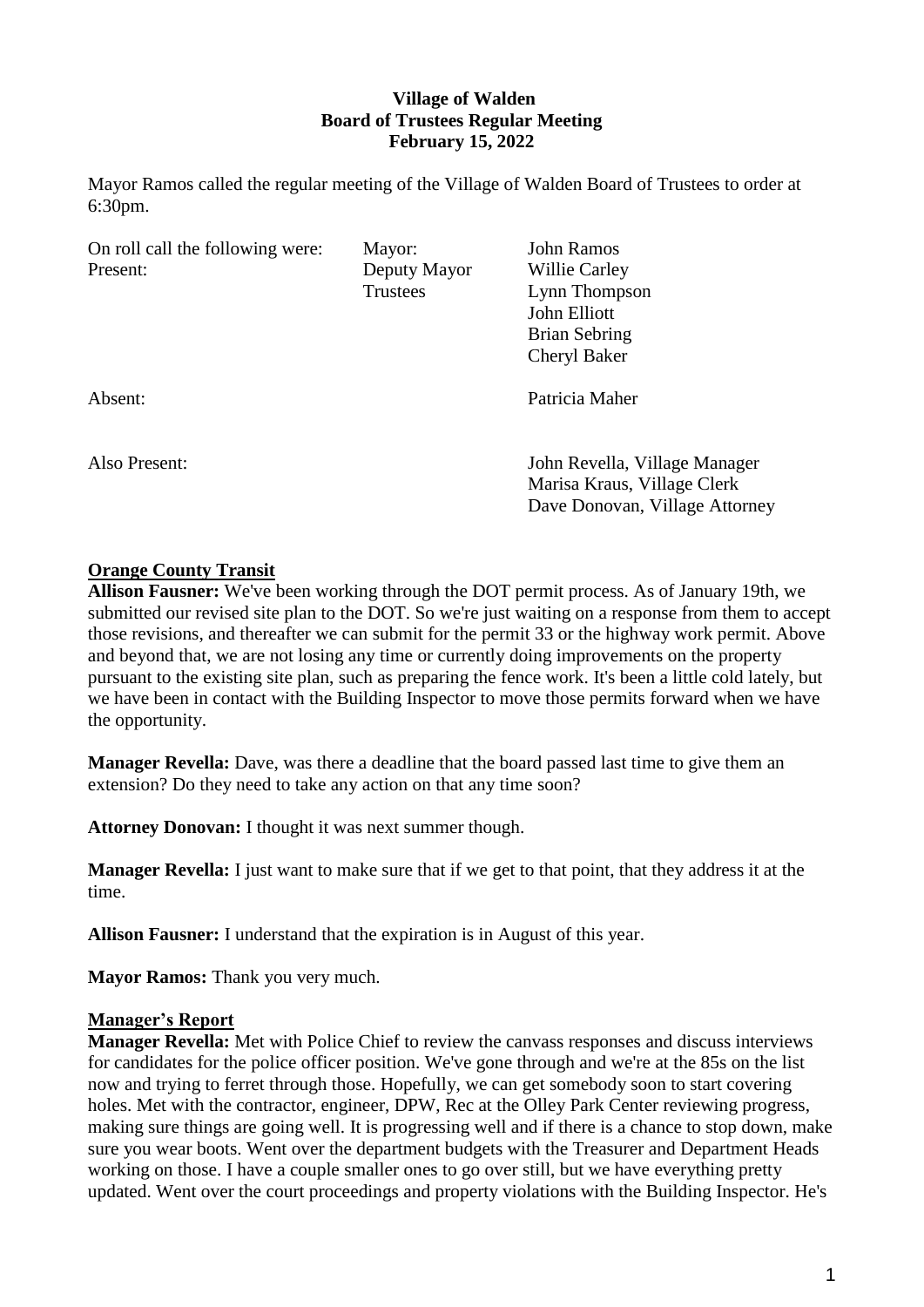getting a court date coming up beginning of March for property violations. Finalized all the evaluations for all employees along with inventories. All those are filed now. Had a conference with special counsel and the Clerk over worker's comp and litigation. Still, following up on those. We did have 1 member submit for police retirement, will try and push that quickly. Also had a meeting with the Music In the Grove Committee to discuss those concerts and schedule events and sponsorships for the coming year. Rec Department has been assisting the Building Department with clearing sidewalks, reviewing the community center progress, indoor basketball going on now. They have Harvest Fest meeting coming up and all the departments have been working on the budget for this. Building Department, the Inspector completed 4 permits, 3 certificates of compliances, 4 CO reports, 1 CO and 6 violations were sent out. They had also sent sprinkler system bills. Code Enforcement Officer also put out 15 permits and conducted 7 fire and safety inspections and 4 violations and 1 stop work order. The clerk has been updating Facebook and the website, updating 207c and Worker's Comp, meeting with me and talking to special counsel and the attorney about that and FOIL's. Working on bunch of different things, including met with Trustee Thompson about Climate Smart and went to the CAC meeting. Met with the candidates about the upcoming election. Finance Department's been reviewing bank Recs, working on the draft budget and the audit for 2021. DPW doing their maintenance and everything as usual. Water replaced 2 meters, 1 end point, 1 mark out, 1 inspection and 1 closing. Sewers continue to have problems with people putting down non-flushable items in the sewer system and causing backups. There was one on Route 52 not too long ago. Want to make sure that people aren't flushing things aren't supposed to be going down the toilets. They've also been working on making sure the different stages and sections of the sewer plant have been freezing. So, they've been working through there, especially when it's below zero. They have to make sure that ice is always broken so that it keeps functioning properly. They've been clearing the snow and did 1 snow removal from Main Street to try and keep everything flowing. Police have been working on accreditation as will go again tonight. Also, working on staffing issues. They have been doing special details and tickets and saturation patrols since last meeting. They issued 26 tickets. Had 4 MVAs, 7 arrests and there were 282 blotters. Courts on regular schedule, library regular schedule and our attorney has been helping out with FOILs and the Ambulance District.

**Trustee Sebring:** What's the schedule on the contractor working on the inside the senior center?

**Manager Revella:** He's waiting for NYSEG to run the power in, but they're working on interior now. They have mostly exterior done. Waiting for materials to come in. As they come in, they'll keep working on it.

**Trustee Sebring:** It's looking good from the outside.

**Mayor Ramos:** Can we possibly get the word out on snow removal? I know it's on Facebook, but obviously there were more complaints about cars being towed. Can we find out, we robo call or something?

**Manager Revella:** We've done that in the past. They have also gone and driven the streets on loudspeakers about it, and people complained. That's why they stopped doing it, because they didn't want to be woken up. The people that comply, don't want to hear a robo-call waking them up in the middle of the night. So, that's why we haven't been doing that. We've been doing the Instagram, Facebook, anything really, websites, whatever they want to sign up for.

**Mayor Ramos:** We're trying. Watch the weather report.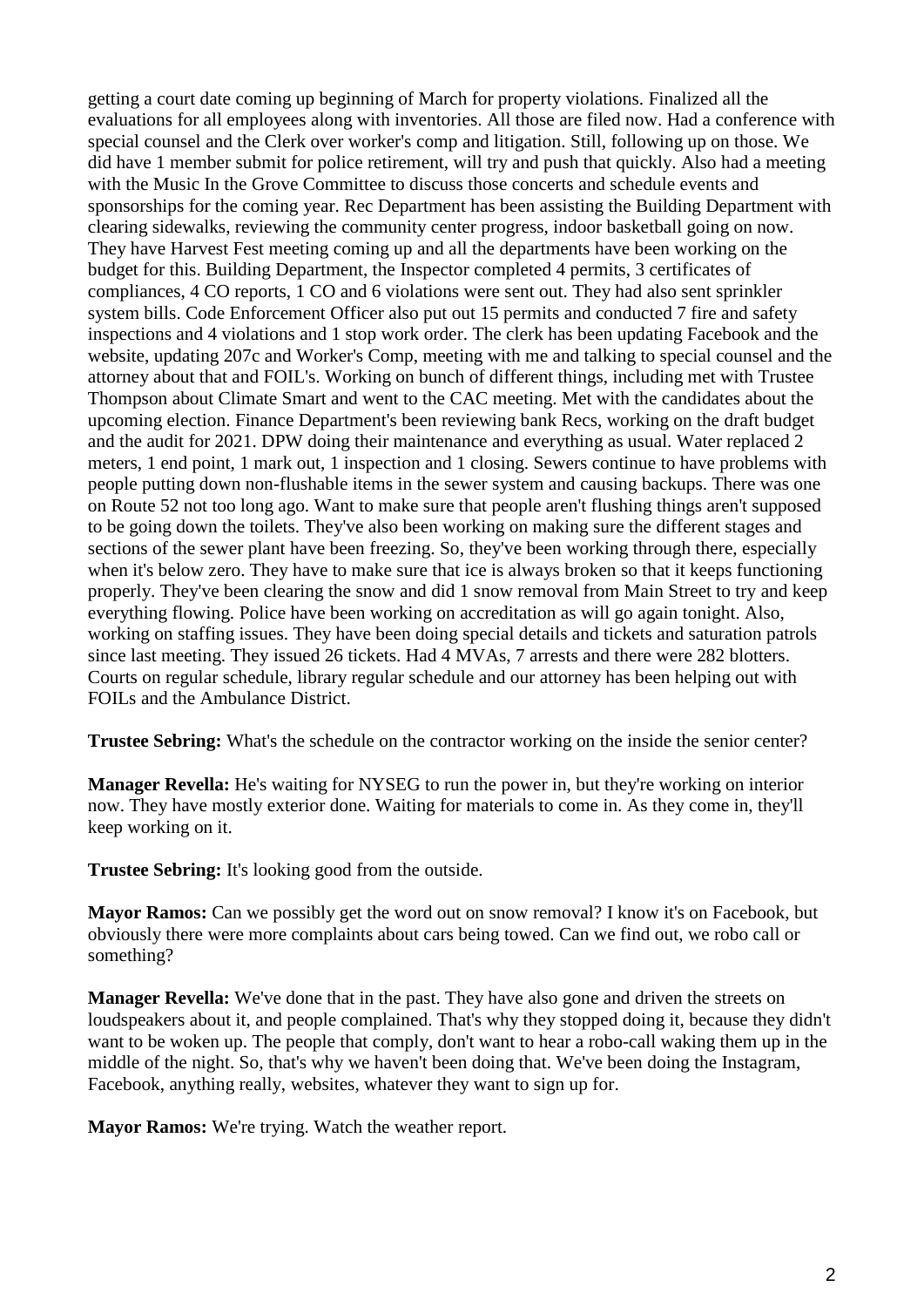### **Approval of February 1, 2022 Minutes**

Deputy Mayor Carley made a motion to approve the February 1, 2022 Minutes. Seconded by Trustee Baker. All ayes. Motion carried.

### **Public Comment**

**Mary Ellen Matise:** 54 Gladstone. I used to love it when they came around with the loudspeaker because it really made you feel like the Village cared about you. It was nice. It was a small Town thing to do. I liked it. I'd like to make a comment. It's not the business of the board. People are parking all over their sidewalks. A thing that really gets me and the Chief is here. People who park backwards on 2 way streets. I don't get it. It's all over the Village. It's disconcerting, it's unsafe, and they do it constantly and too close to corners. That's my gripe for tonight.

**Manager Revella:** They're getting tickets. We're getting complaints about getting tickets from people parking on the sidewalk, complaining that we're giving them a ticket for parking on the sidewalk.

**Mary Ellen Matise:** Ambulance District. I hope everybody got the information I sent and I'll forward, Tara Stickles sent me the resolutions establishing the CAC and then every time there was a change, if they changed the membership or whatever, the board had to make another resolution. So I think it's just time for this committee that's been in existence to be formalized. Then maybe you wouldn't have had the problems that you had about a meeting not being called. Because I'm chair of the HPC, when you call a meeting, you notify all the members. It's posted by the Clerk. She posts it at the building, on the website. When you do your minutes, you give her a copy of your minutes and she keeps a file on every one of those committees in the Clerk's office and anybody can go to the meetings. The meetings are all open. Anybody can go and look at the minutes. It's all transparent and anytime there's a change, it's done. In terms of TOMSIP or CAC by resolution, but the HPC would have to be a local law because that was set up by local law. But I think you see from what I sent you that that's how it works on the Town level, and that's how this ambulance advisory committee should work and we should be in on it right now from the beginning. Whether we opt in at this point or not. But you still might have time to talk to the Town Assessor.

## **Action Items:**

### **Discussion – Ambulance District**

**Mayor Ramos:** For those residents that are concerned with the lack of movement, I have to say that we've exhausted many man hours between the committee that we've had here between Trustee Thompson, Trustee Baker, myself, Trustee Elliott and Trustee Sebring. We've contacted numerous agencies. We went to the Town of New Windsor. We went to the Town of Newburgh. We went to have a video chat with the Town of Warwick. Tomorrow, we'll be speaking to Orange County EMS. We will have a meeting with Plattekill Fire Department on Friday. They have a unique system where the fire department is coupled with the EMS. They operate on both spectrums. We're kind of curious on how their budgets are run and they do not have a tax district. So, we're going to be talking to them on Friday. Town of Montgomery meeting last week, they did adopt or finalize the consultant with Mr. Tim Eagan and Lighthouse. We're going to invite him for our next meeting on March 1st, just to get a perspective so we can see a face. I think he'll give us guidance on whether or not a committee should be developed and we will move forward for what he's going to say to the Town of Montgomery. If there are any more questions that come about. Obviously, our emails are out there, but I firmly believe that we are giving this our 110%. All of us. We're not taking this lightly. As the Town of Montgomery Supervisor Maher indicated that if we dial 911, we are going to get ambulance service regardless of what our status is at this point. Like I said before, we're not going to take this lightly and we're going to give our due diligence on this endeavor.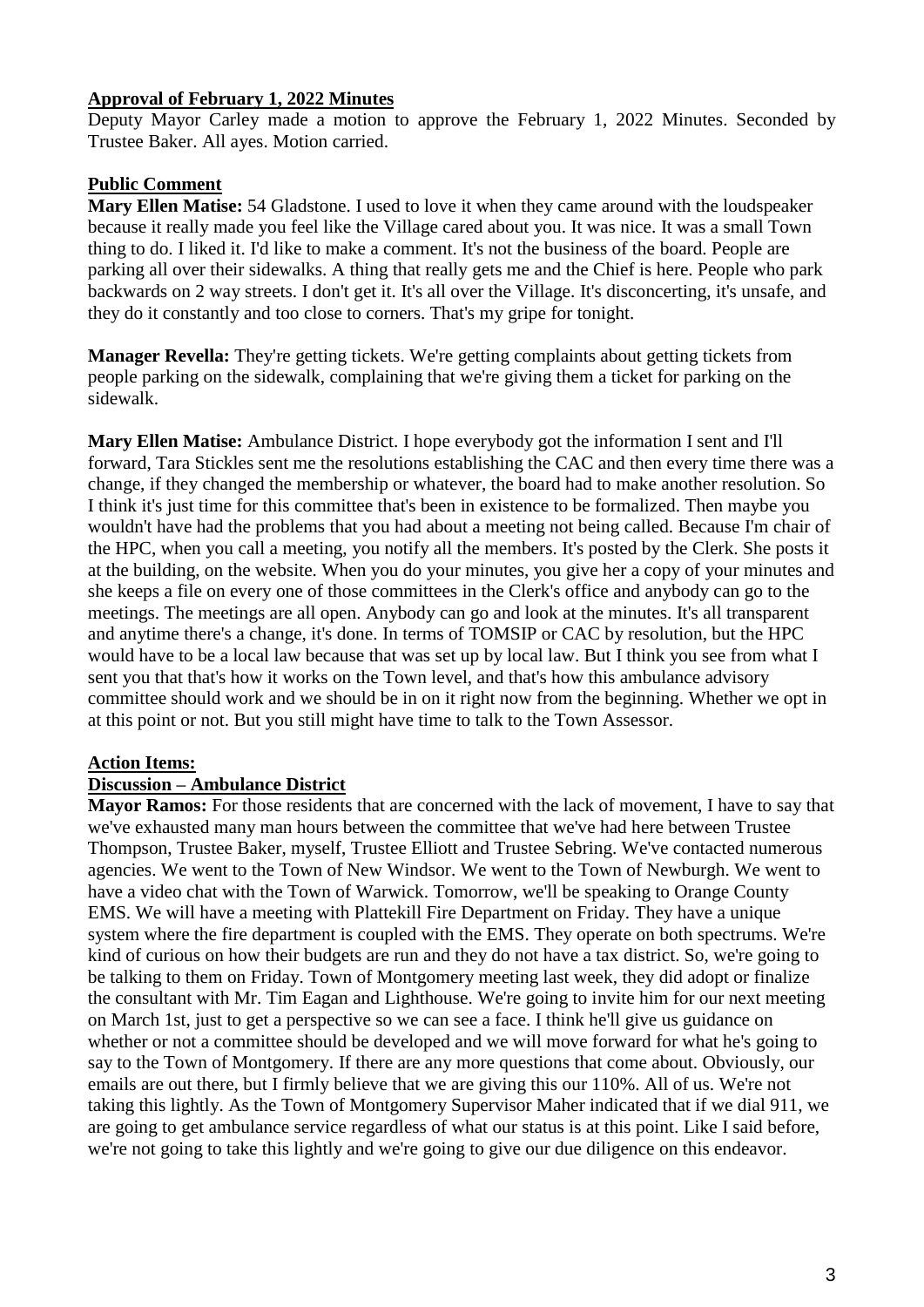**Trustee Baker:** I do want to speak with the consultant to see his viewpoints on forming the committee, which we have asked for even before December. Having the audit done and the contracts done. So, it should be very interesting to speak with him.

**Trustee Sebring:** I've read the information that you put in our packets from Larchmont and Westchester County. That was very informative and I read the whole entire response from when they did an overview of their income tax. Which showed a lot of irregularities. There are a lot of questions that have to be answered. Which really helps the whole committee, because there is a lot of questions with the finance. Once you get Mr. Eagan on that, there is going to be a lot more information that is going to have to be known for the committee. It's going to take a long time. Which should be. This is not something that you just do in 30 some days that they wanted to do. This is quite an endeavor that's going to happen for the Town of Montgomery residents and it should be done right. With all the information that you, John and Lynn and Cheryl have done visiting other municipalities and asking a lot of questions and getting a lot of feedback from them. It gives us a big insight of really what's going on and what we should know that other people don't know. Which is very important. They are doing their due diligence more than I can say that the other Villages in the Town have not done. We will get to the bottom of it and it's going to be the benefit for everybody, not just us.

**Trustee Elliott:** When I was leaving here last week, I get on the elevator to leave, I ran into Kyle from the Ambulance Corps. I didn't really speak to him, but he was speaking to me. 1 of the things he told me was that the option for the contract is not on the table because he spoke to whoever he spoke to and they said they're not doing it. Well, if that's the case, we were never told that. And if that is the case, then there's only 2 other options left. And again, we don't have the answers to which 1 that's going to be or how much those are going to cost. I don't know why we're not being told all this, that I'm hearing this 3rd hand. We still have no answer, like I said on who the actual employer is going to be and depending on who that is, is going to change those numbers drastically. If it's the Town, we know that's going to be a bigger number. If it's the Ambulance Corps, might be less. We don't know. Until we have those answers. I know Supervisor Maher was up here saying as long as he was up here, he will see to it that everything he's telling us is going to get done. But now I see he's running for State Assembly, so we don't know if he's going to be here before this is done and we will have nothing in solid or nothing written that can be held accountable for. That's where I'm at right now.

**Trustee Thompson:** I would also like to assure the community that the people on this Village board have been doing a lot of behind the scenes work to get a lot of information about, is joining the district the right thing for us to do? All of the things that we're investigating are things that we asked the Town to give us information on and we didn't get any of this information. We've been doing all of this on our own and it's been eye opening, honestly. I just recently came back from Albany from a NYCOM conference and I took the opportunity to speak to several different elected officials from all over the state. Everybody has a very different model for ambulance service. Not everybody has a district. Not everybody needs a district. Not everybody wanted a district. So, I think Walden is doing the right thing by investigating all options. And Trustee Baker asked repeatedly if there was consideration of any type of a hybrid model of service. I don't believe there was ever an answer to that question. I would just like to ask our Village residents to be patient. Please know that we are looking to find out what is the best thing for our community that is fiscally also the right thing to do for our community. As far as us going ahead and forming a committee, I feel like the Town of Montgomery is the lead agency here, so they should be telling us what they would like as far as forming a committee, what their vision is and then we would have input into that as to what we would like to see. But if they're leading the charge here, I feel like it's not really up to us to decide what type of a committee to form. That should be something we should be hearing from them and then we would have input on that to say whether we agree, we disagree.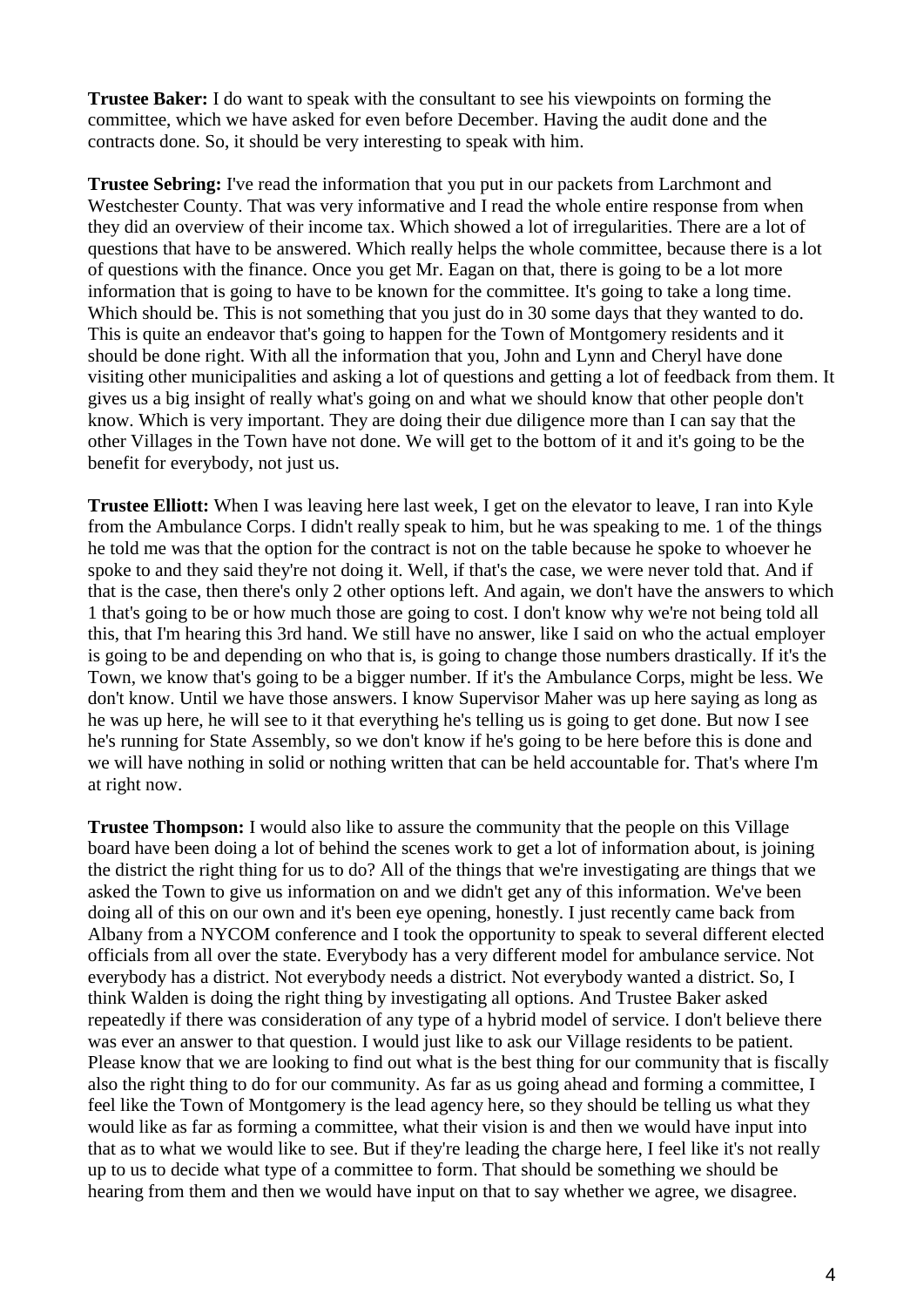Could we try this? Could we try that? But we'll continue with our meetings. We also would like to talk to mobile life. We're still looking at numbers. We're still looking at financial numbers, call numbers, all the different things that need to be addressed. So, just be patient. We're working on it.

**Deputy Mayor Carley:** I've been involved with this with Trustee Baker from the inception of it and we did our due diligence to a certain degree. We looked at approximately 4-5 different Villages that had different models. Then we brought that back to the table and we shared that with the Village and we shared with the Town of Montgomery and we shared with the Ambulance Corps. Now that it's moving and is growing and we're looking at other different models, that's all well and good, which I think we should do. But we have to go back and remember that this is not our baby. Now I agree that we can have information. Information is always good. We share when we can share it and we move forward. But at some point in time, we're going to have to make a decision to either opt in or opt out. And then if we opt out, then we have to make sure that if we want a formalized ambulance service here and the reason I say it like that, because no disrespect to Supervisor Maher, he was only 1 vote and we found that out that the board speaks and when the board says yes or no. We want to make sure that everything is here for the Village of Walden. What I mean by that is that even though we say, hey, when an ambulance call goes to 911, there should not be a point where somebody would doubt, it should be automatic and it should be established and everybody should know that 100%. It's not just with the voice of the Town Supervisor. That has to be acknowledged to the board and the ambulance district. I alluded to that our last meeting when Supervisor Maher was here, I said, it's great to hear it from you, but we need to hear from your board. And so the board needs to kind of say that from the Town, that no, regardless of what happens, they will still get the support. Now, when we went to the meeting with the Town board 2 meetings ago, I didn't hear that. That's okay. They were trying to opt us in or work with the Village of Walden, but they had a lot of pushback and they voted no. Now we have to either make a decision to either opt in or not. I'm all about the information but I don't think that information should stop us from opting in if we're going to opt in. Because if we're going to opt in, we opt in. If we're not going to opt in, we opt out. Then we still can look at this information to find out what we want to do for the Village of Walden, period. I'm hoping I'm not confusing people. What I'm saying is that the information that you're looking at is great. But it's not going to change the opting in or opting out with the Town. Because we find information, why would that stop us from opting in?

**Trustee Baker:** The reason why is that these aren't minute details that aren't answered. You're looking at taxpayer money. We are answerable for where that taxpayer money is. And when you have multiple models that you don't even have a price tag associated with and we're going to say, well, we're not quite sure where your money's going to go. We're not quite sure if it's going to be more than this. We might have to come back to it. I think that is a gross disservice to taxpayers to do that. That's important or not having a contract, knowing whether you're going to have Town employees, if things turn to Town employees, you now have pensions and benefits that is going to be astronomically different than \$800,000. That's not a minute detail. Not having a contract set, knowing even what model you're going to go to. When I had asked what model, what the other models don't work, why don't they work? We never got a response to that. We never got a response why Fishkill's model of doing it or why Wappinger Fall's model doing it, or why the way Beacon does it doesn't work. That matters.

**Deputy Mayor Carley:** I never said it didn't matter. I agree with you 100%. My question was the information that we're gathering, is it going to prevent us from opting in or staying opting out because we can gather information all day long. The Town of Montgomery, they hold the strings. After we collect all this information, great. I think it's good when we get to the committee side of it to pose questions and everything and we found that through Supervisor Maher and their board, the committee is going to be advisory and they can do whatever they want, even though they may get a consultant to have a view on it and his point of view recommendation. They still hold everything. I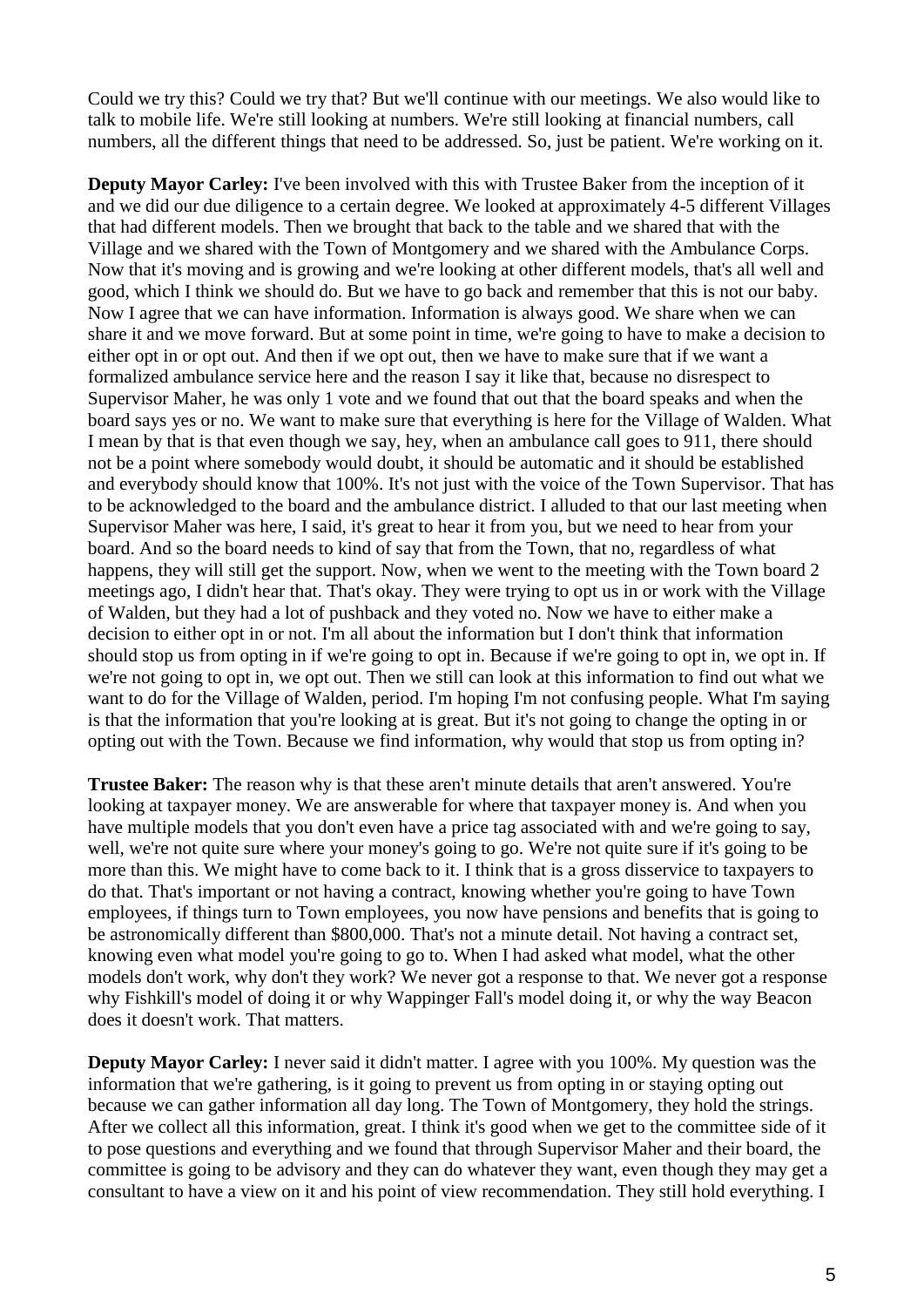mean it's good to bring information to the table, but I'm asking, how is this going to make a difference in opting in? Does it make us feel better? It's okay, you can say yes to that.

**Trustee Baker:** It's not a matter of feeling better. Why would you leap into something with somebody? It's not a leap of faith with taxpayer money. It's gambling. Those determinations of the price tags could very well determine whether you want to join something like that because it may not be fiscally prudent for the Village.

**Deputy Mayor Carley:** And that goes back to my question. We have all the information. We found that there was discrepancies in their finances and all this stuff, which is fine. What does that leave us?

**Trustee Thompson:** Maybe there's a different solution than opting in?

**Deputy Mayor Carley:** There's not a different solution for the Town of Montgomery. Are you saying there's a different solution for us? We already opted out.

**Trustee Baker:** We didn't opt out. We didn't vote.

**Deputy Mayor Carley:** Okay, we didn't vote on it because we're saying we're going to take a neutral position. We don't know if we want to do it or not. So, the information that we're gathering, is it going to prevent us if we get all the information, how is it going to change the outcome of opting in or opting out?

**Trustee Baker:** We may decide that that's not the best option, that's the point of doing it.

**Deputy Mayor Carley:** If you find all the information and you find out there's other models that are better than whatever they're coming up with which they haven't come up with as of yet, they're still in the exploratory phase. How is that going to change anything when it's time for us to make a decision to make it official opting in or opting out?

**Trustee Baker:** Because you may decide that opting into the district with that information isn't the best option for Walden. May decide that another model like going a different direction would be better. That could very well sway whether you want to be part of the district or not.

**Deputy Mayor Carley:** So, if we look at all the different models and say there's 5 different models out there, as we've stated, we want to use this one and the Town says no.

**Trustee Baker:** But they can't.

**Manager Revella:** They can't force us.

**Deputy Mayor Carley:** We opt out of there and then we have to have our own. That's what I'm saying. If we opt out, the information that is going to have is we're going to still be in the same position we are now.

**Trustee Elliott:** I have a hypothetical, say we opt in and the county decides we're going to do a countywide ambulance district, what happens now that we've opted in and our taxpayers are paying into the Town of Montgomery district and now the county has taking it over?

**Trustee Sebring:** I would think you'd have to dissolve your district here in the Town.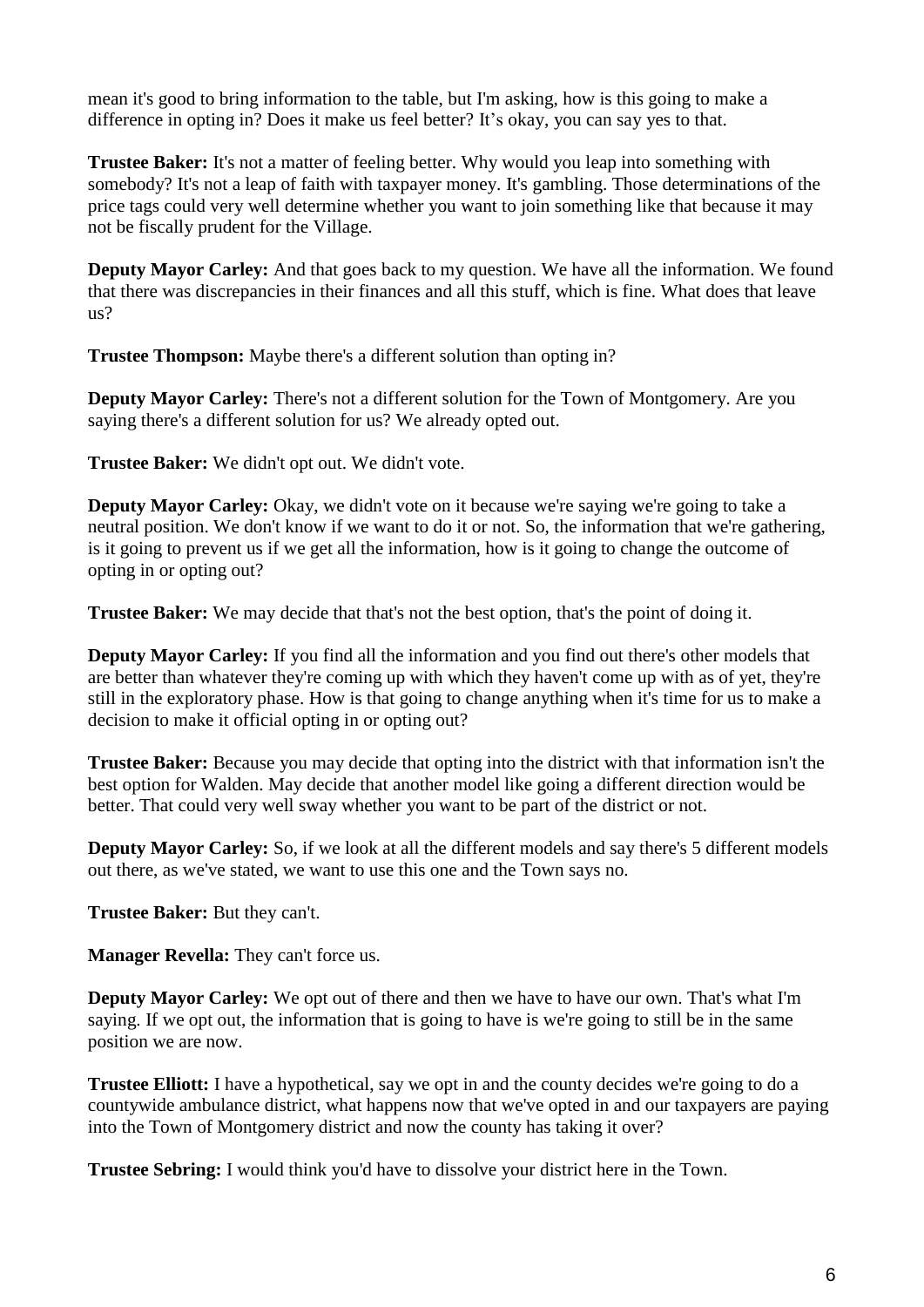**Attorney Donovan:** The idea of the county taking over is not something that I'd take a look at. So I don't know really what would happen. But sometimes districts become defunct. And sometimes the districts dissolve. That's happened with different private water and sewer districts over the years.

**Trustee Elliott:** Does that mean the residents stop getting taxed on that district?

### **Attorney Donovan:** No.

**Deputy Mayor Carley:** I guess the information is for us to either opt in or opt out. That's the information that when we look at it and we find all the different models, then we're going to say, let's pick this model and opt in, opt out officially.

**Trustee Thompson:** I believe that's what we're trying to do. To decide if opting into this district is what we think is the best decision for the Village of Walden. And there's going to be a lot of things involved in that. Big 1 is going to be cost, type of service. I think it's unfortunate that we are in this place that we're in because we feel that the lead agency, which is the Town, has not given us the information that we feel we need to make the right decision. Am I wrong?

**Trustee Sebring:** You're not wrong. I feel as though the Town should be having a discussion with all of the Villages, all at 1 time. What information we have, they should already know for them to make an educated decision on what's going on and how you proceed to do this.

**Deputy Mayor Carley:** I guess my thing is this and maybe we should look at it, or maybe I need to look at it from a different perspective to make sure I'm on board with everyone else. Let's look at something that would benefit us instead of looking at something trying to disqualify what they're doing.

**Trustee Thompson:** Correct. That's what we're trying to do.

**Deputy Mayor Carley:** I didn't hear it like that.

**Trustee Thompson:** In the end, maybe that joining the district is the right thing to do.

**Deputy Mayor Carley:** No, we need to find a model that we think we're going to have for us.

**Trustee Thompson:** Correct. That's why we're doing all of this legwork.

**Deputy Mayor Carley:** I didn't hear like that. This is what I see. And that's why I'm saying, maybe I'm looking at it from a different perspective through a different lens. We're looking at what they're doing wrong and what they could do right, and we're going to find all the problems and we're going to make sure that we address all the problems. We're now looking at, okay Village 1, 2, and 3 have a model. This is what we'll like for the Village of Walden. I didn't hear that. Out of 7 people, I admit I'm a little slow at times, but I didn't hear that. I think we should come from that perspective and then we all can get on the same sheet of music. So, when we look at the different models from Mamaroneck and this place and that place. Let's compare those and see what fits here. Then we can make a decision on if we want to do that or not. Right now I don't see that happening. That's more concrete of where I'm at versus before I was talking from an abstract.

**Trustee Thompson:** I think it would be very beneficial to hear from the consultant, too, because this is an expert who knows a lot of these questions that we have. He will know the answers to a lot of these things, but we will also know the information when we speak to him because we've been investigating.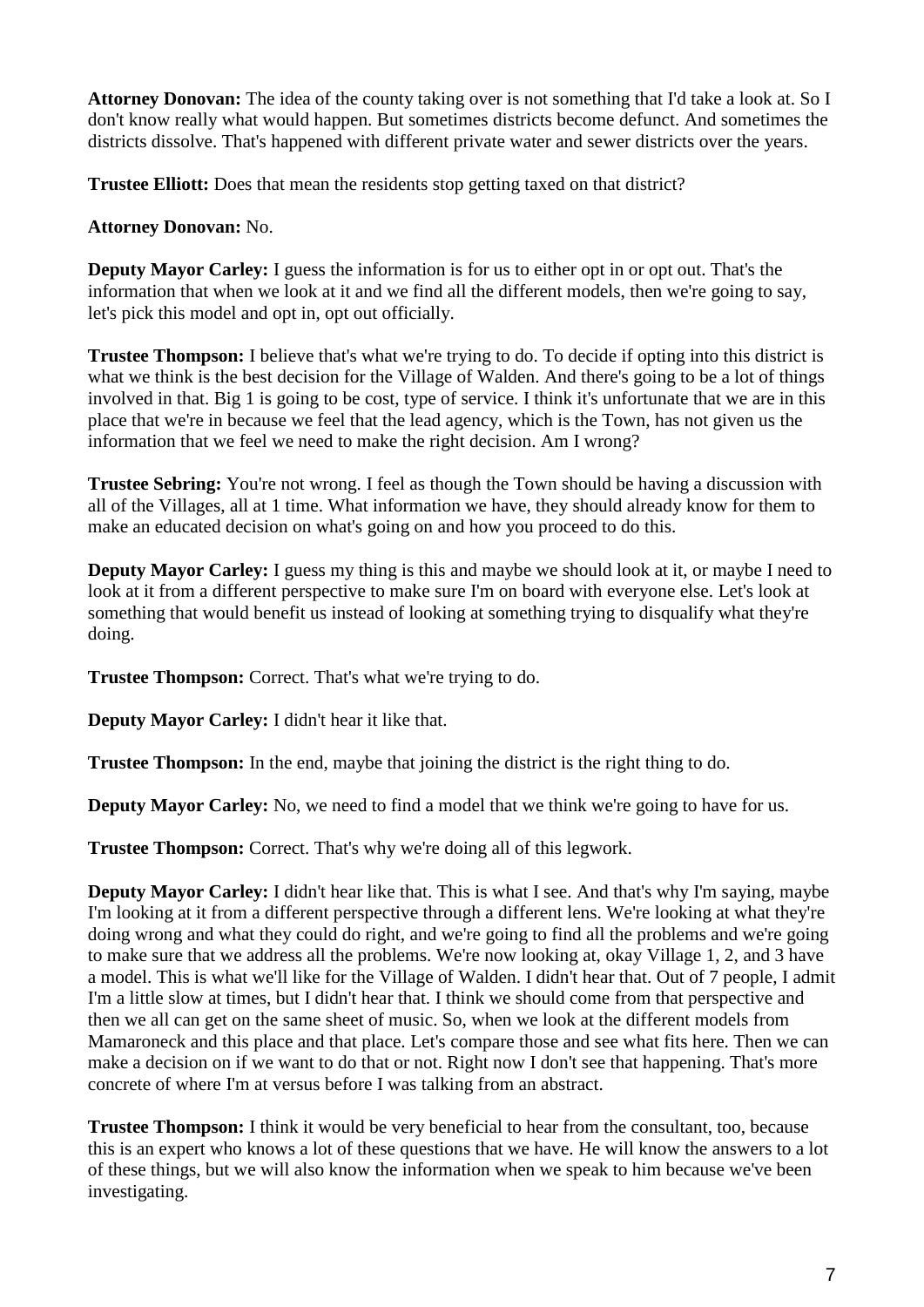**Deputy Mayor Carley:** I agree. I think we've got to figure out what works for us.

**Trustee Elliott:** I know the Town opted in, I'll say. But they don't even know if they qualified to get that certificate of need yet.

**Deputy Mayor Carley:** I think once they start getting into the details of the Village of Walden streets that are in the Town, start parsing those out, they're going to find that their numbers are a little lower than they expected. If we opt out and we start adding our numbers in, we should count those streets and take those streets out to make sure our numbers meet a criteria for ALS versus BLS. BLS is kind of stable. The key thing is ALS. Do we meet the criteria, the numbers to support ALS service?

**Trustee Baker:** If you were to go through 2 ambulance companies Ambulanz with a z and then Mobile Life, they already have CONs with Orange County. If that's a route that Walden decided to go with taking a contract with them. You don't have to worry about the CON because they have a CON for Orange County. You don't have to get an additional one on top of that.

**Deputy Mayor Carley:** No, I agree with that. I guess I just want to look at if we're going to collect information. Let's see what we want to meet our needs and then whatever they come up with, we can say now we can compare instead of 20, we have a smaller pool of 1 or 2 and we say no, both of these are better than what you're giving Town of Montgomery. So we're going to stick with what we have. I don't know how many we are at now. I see 4 or 5 that I'm thinking about. We need to bring it down at some point and say this will work in the Village of Walden. How do we come up with that? Get our own consultant maybe? I don't know. If we're going to look at Walden, what are the numbers that will benefit Walden? All this information is good, but Walden, you need the support the Town. It could go that way, too.

**Trustee Thompson:** That could end up being the solution.

**Deputy Mayor Carley:** Should we have a consultant tell us what we need as a Village?

**Manager Revella:** I think the consultant being hired, their job is that perspective.

**Deputy Mayor Carley:** I thought the consultant was just for the Town.

**Mayor Ramos:** No, he's working for all of us.

**Manager Revella:** All 3 Villages. That's what we're told.

**Deputy Mayor Carley:** They're going to say Village of Walden, if you can have yours all by yourself, they're going to give us that data and this is what is going to be best for you by yourself.

**Mayor Ramos:** He's going to give us options or he's going to give the Town options and provide them to the 3 Villages that are hence paying.

**Deputy Mayor Carley:** That's what I would like to see. I would like to see what's the best for the Village of Walden. The criteria we need to meet for ALS so that we can say X amount of dollars if we have to go that route.

**Trustee Elliott:** There's also another option, I guess I'll say, which I'm trying to get a hold of the guy. But the Town of Greenburg in Westchester County. They use the Police Department as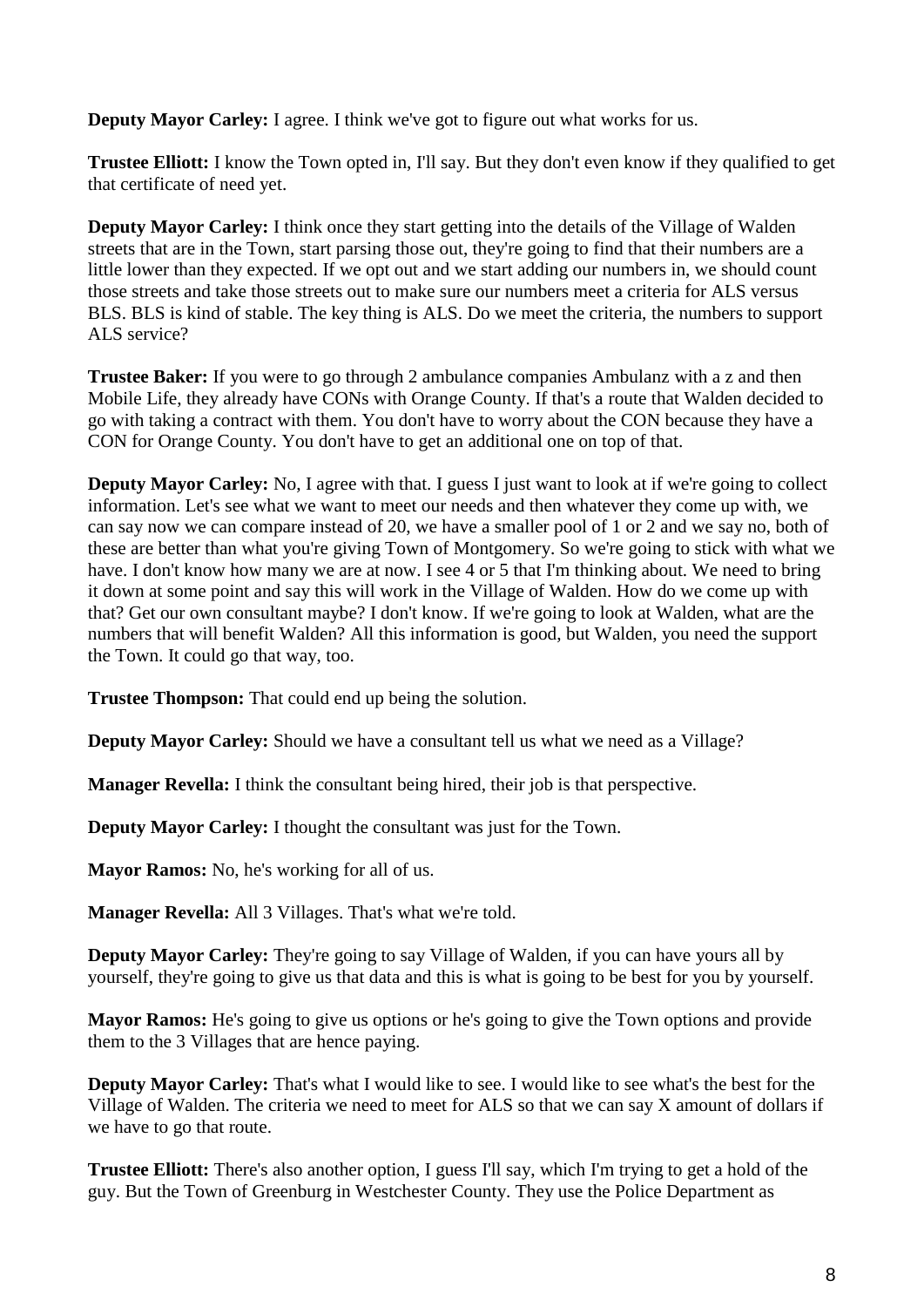medics. They have officers that are medics. Theoretically, you call 911, you need an ambulance. The cops are usually the first one that shows up. In their case, they already have the medic and BLS on scene. That particular department, I don't know if it'll work for us, they're staffing issues, there's other things. They actually have an ambulance that the Police Department drives around and they answer police calls and medical calls in the ambulance. Is a feasible for us? I don't know. Honestly, that solves the problem. I just don't know if it's fiscally feasible. But that solves the problem because you instantly have a medic. That solves the problem throughout every state. If every department could do that. But honestly, I don't know I don't know how the staffing works. I don't know if we have enough staffing to do such a thing.

**Trustee Baker:** Could just clarify your statement before with that conversation, you said you had in the elevator with Mr. Shorette said there wasn't going to be a contract. Did he mean no contract with the Ambulance Corps?

**Trustee Elliott:** I think outside contract.

**Deputy Mayor Carley:** I don't think he's talking about they're not going to be able to do an RFP. I don't know how he's going to call that because he's not a part of that.

**Trustee Elliott:** According to him and I'll put this on the record, according to him, he spoke to them and he said there's no way that's happening. We'll leave it at that. Is that true or not? I don't know. But I know we're not being told something.

**Deputy Mayor Carley:** Maybe we should start attending the Town of Montgomery Board meeting and when it come up the subject of Ambulance Corps and start addressing it there and bringing our information back here.

**Mayor Ramos:** We were there last meeting. That's how they voted for the district and then they voted for the consultant. I wouldn't have done it that way, but that's not my board.

**Trustee Sebring:** Things are at least are moving with the Town. They got the consultant. Now you can start moving forward.

**Mayor Ramos:** It's a huge step. Something that we've been asking for. And obviously, we've asked for an internal audit of their of their business records. We got their taxes. The preparer made an open statement that this is not with verification or audit. I know we're beating a dead horse. Trying to chip at the rock. Let's look at dollars and cents, period. The only thing that really strikes me and I won't belabor this anymore, is the payroll of the current ambulance. 2018, it went up 35%. 2019, went up to 45%. In 2020, it went up to 58%. I'm going to predict it will be probably be at 70% and it'll go up. Not to make a light out of this, but you can see a pronounced increase every year and it will get, unless it's controlled, it will get out of control.

**Trustee Baker:** And that's with a decrease of employees, not increase.

**Mayor Ramos:** They went from 30 to 22. We have a fiduciary responsibility as board members to the taxpayers of our Village. Granted we're at the 40 yard line and we're holding up the touchdown for the Town of Montgomery, but this is why we're exploring different agencies. Town of Plattekill on Friday. Tomorrow is going to be the Orange County EMS. This problem is statewide and I'm going to be honest with you, the state legislature, the senators, even our legislator here in Orange County are going to have to start getting more involved in this because eventually the right thing to do is have a county EMS system and having a county ambulance at each portion of each jurisdiction would benefit instead of laying the onus on the taxpayers. They have the right systems, they have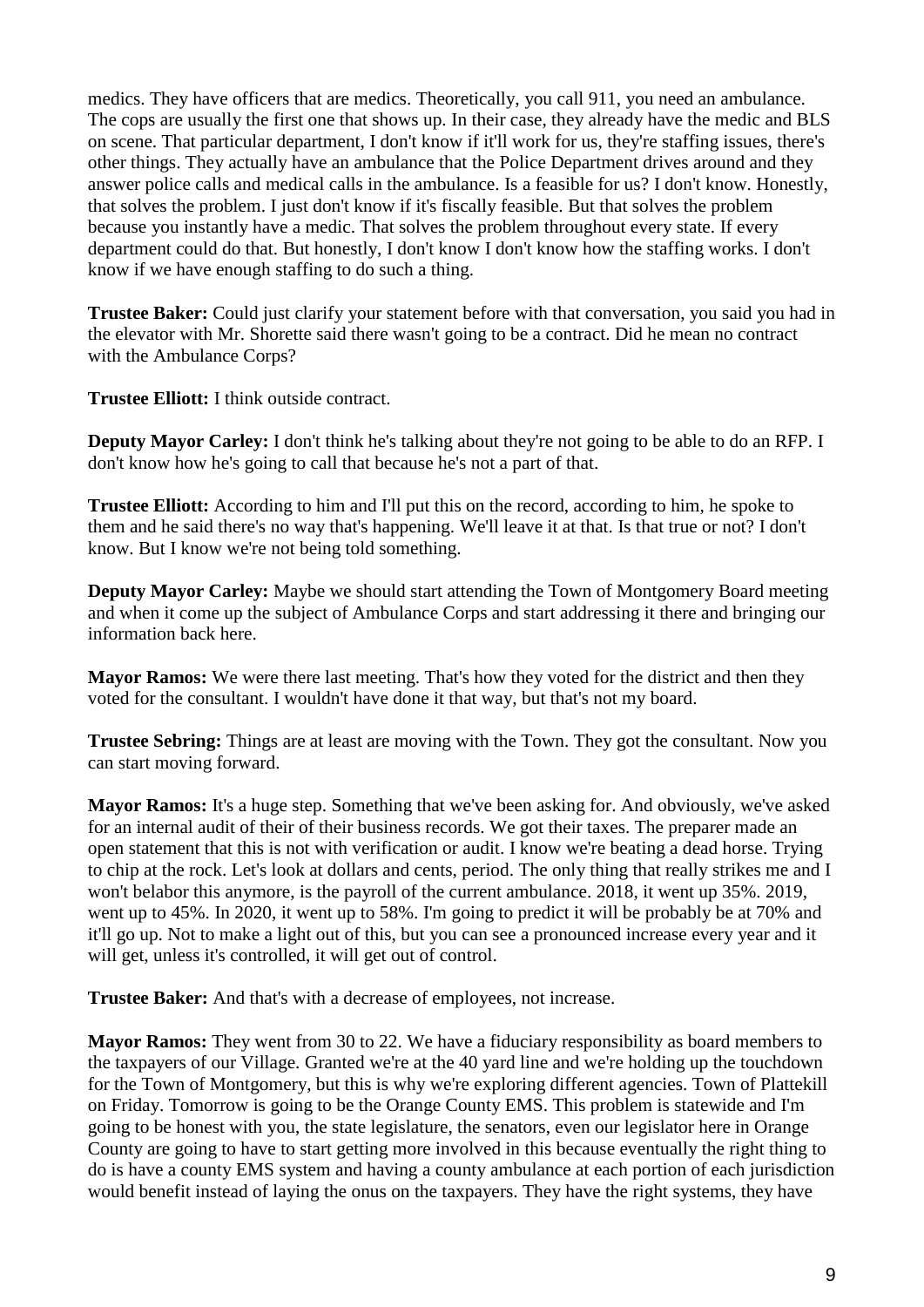the right property to effectuate an ambulance service. Unfortunately, 2022 is laying on our shoulders here in the Town of Montgomery in all 3 Villages. We want to get this right because, as our attorney said, there's no backsies. If we go in, I could just imagine what needs to be done to come back out. Referendums, votes.

**Attorney Donovan:** Once the district is formed, it's formed. If it goes defunct, that's another thing.

**Mayor Ramos:** The line item on a tax document is forever. We're not going to take this lightly. We haven't taken this lightly ever since this came about. We've had our liaisons come up to every meeting and you got to admit that the Ambulance Corps was not forthcoming in their information. I'm still expecting at least, 30 or 40 responses that we've asked for in the past. As you can see, there's no involvement of the ambulance. Because the Town of Montgomery had passed and they're forging their way through their ambulance service. If I was the interested party, I'd be at every meeting like we are. We're expending a lot of man hours talking to different people on where are we going with this? I would like to see an ambulance service, but we're going to do it the right way. That's all.

# **Discussion – Police Policies**

**Chief Herlihy:** I know 4 was a lot. 5, 6, and 7 were decent and I know 10 is going to be a lot too for the next batch. I know there was a lot of information in there. Some of it that you may have read might not be applicable to us, but for the accreditation process, we still have that in the policy and procedure just in the event. Like we do not have air support. But there is a policy in there, in the event we ever receive a helicopter.

**Trustee Thompson:** I did do my homework, but I felt a little rushed at the end of 7. I didn't see anything like a red flag, but I would like to just read through that a little more thoroughly. If I have any questions can I come in and see you? I really think it's fine, but I rushed through the end of it.

# **Chief Herlihy:** Of course.

**Deputy Mayor Carley:** I just want to say this looks good to me. In my opinion, it's a big difference from before to now. Good job.

**Mayor Ramos:** Do we have about another 200 pages to go?

**Chief Herlihy:** 8, 9 and 10 about 165-ish. However, though, if you want to address, which will send out tonight, we have finished up on the policy, the procedures portion of it, which also includes all of the Villages that we're adopting into our Lexipol. Then that way we don't have to recreate it. So everything that the Village policy is for all the workers around here, we've incorporated that into our procedure policy. What we were figuring is 8, 9 and 10 for our next meeting and then procedures and the review of the Village's policies that we included for the following meeting after.

**Mayor Ramos:** 8, 9 and 10 will carry us to what maybe 75% completion?

**Chief Herlihy:** That'll be the entire of the policies. Then we go into procedures and then just what we have for the Village policies that we incorporated.

**Mayor Ramos:** Well written. Very detailed. Thank you. We look forward to 8, 9 and 10 for the next homework assignment.

# **Introductory to Local Law 1 of 2022 - Noise**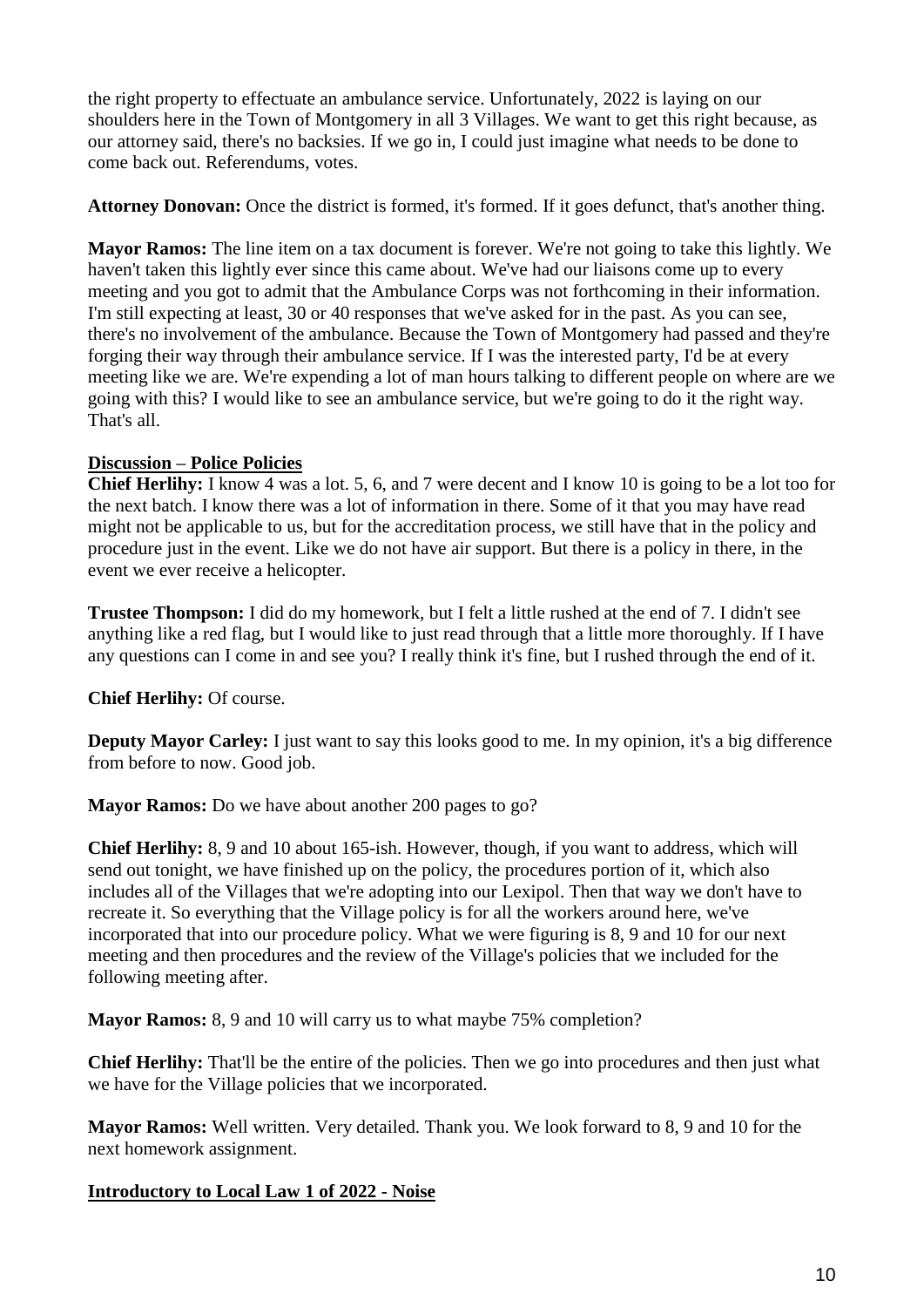Trustee Thompson made a motion to schedule public hearing for Local Law 1 of 2022 – Noise for March 1, 2022 at 6:30pm or soon thereafter. Seconded by Trustee Sebring. All ayes. Motion carried.

## **Arbor Day Proclamation**

Trustee Baker made a motion to adopt the Arbor Day Proclamation for April 28, 2022 at 9:30am. At Olley Park. Seconded by Trustee Thompson. All ayes. Motion carried.

# **Albany Ave**

**Manager Revella:** There was some discussion about the dedication of the street in the name of Sam Wright, the street he lived on. There are 11 residences on the street. I'd like to solicit them for comment on the potential renaming Albany Avenue for Sam Wright. I'm not sure if anyone else has any questions or comments on it, but we had talked about and there was a petition about changing a street name as well. I felt this was a little more appropriate. That is not named after a family's name but merely a location, so it's not as meaningful to anybody. I'm not sure how everyone's feelings are on it, but also it's the street he lived on, so I'm not sure how the board feels about it.

**Trustee Thompson:** I thought the original request had to do with 2 streets from the Village that are named the same. To differentiate between those 2 streets, we were going to give one in honor of Sam Wright.

**Manager Revella:** That street was mentioned previously to be renamed and the residents opposed. The other issue is we technically do own that as 1 street, as a through road because we have water and sewer there. I don't know if that would make sense and it's named after the Woodruff family.

**Trustee Thompson:** I was not aware of that. Thank you.

**Deputy Mayor Carley:** I didn't know either.

**Manager Revella:** That was the original request. I had suggested Albany Avenue to them and they said that would make sense too.

**Trustee Elliott:** We're going to reach out to the residents?

**Manager Revella:** I'd like to send a letter on the behalf of the Village for comment from the residents.

**Trustee Baker:** Is it just a majority or do all 11 of residents have to agree?

**Manager Revella:** None of them have to agree. It's up to the board. But we would like to have their concerns addressed.

**Trustee Baker:** I think it's a wonderful idea. Sam Wright was responsible for bringing the arts to Walden. I think it's beautiful to recognize such an influential family. And it makes sense that was the road that that was the first concern that I brought with you that the street would have more meaning more visibility. With the other streets, is it possible do north or south to differentiate them?

**Manager Revella:** We can talk about that. It would be east/west.

**Trustee Sebring:** After hearing what John had said about Woodruff Street, I agree with him living on Albany Avenue and after residents are in favor of it to rename it in his in his honor since he lived on that street.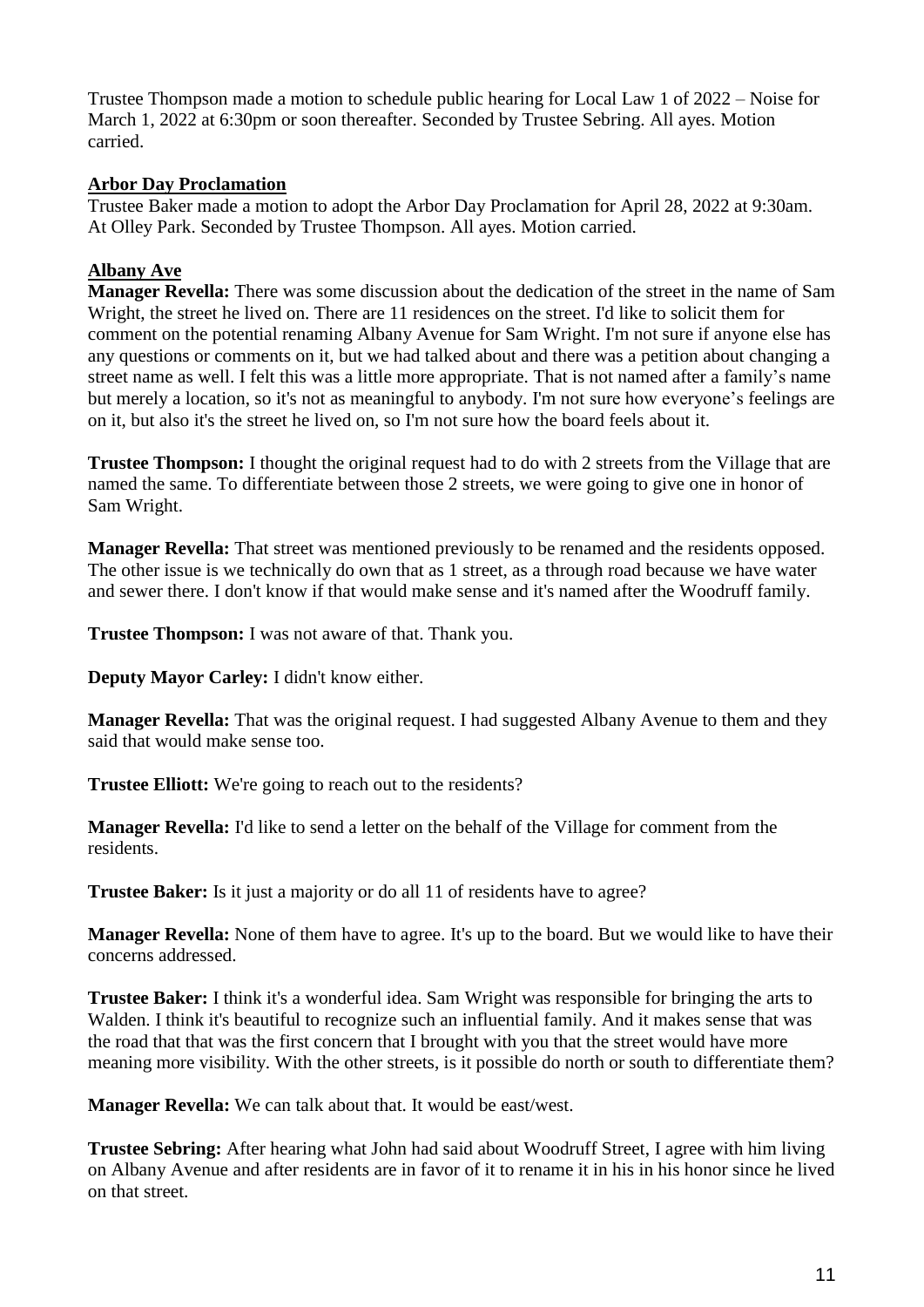# **Deputy Mayor Carley:** I agree with this.

**Mayor Ramos:** I've known Mr. Wright. I've sat on his porch a number of times watching cars go by and I know he's looking down on us right now with this anticipation of naming a street in his honor and what more point to creating this is it's next to Bradley Park where hundreds of kids come to play. Hundreds of families. And to actually see the name Sam E. Wright on a street would create just a great euphoria on how the Village cares about an icon that brought the arts to the Village of Walden. Family should be proud. We should be proud of our discussion and our implementation of renaming a street. If everybody's good on the board, Village Manager send out the correspondence to the residents of Albany Avenue.

**Manager Revella:** I'll let them know that we're going to discuss at the next board meeting if they want to make comment. But if people don't have time to respond, you can always adjourn if you need to.

**Mayor Ramos:** We'll put it back on the agenda for March 1st meeting.

## **Schedule Budget Sessions**

Deputy Mayor Carley made a motion to schedule budget sessions for April 4, 2022; April 5, 2022; April 6, 2022; April 11, 2022; April 12, 2022. Seconded by Trustee Thompson. All ayes. Motion carried.

# **Public Comment**

**Mary Ellen Matise:** Budget sessions, will there be an allowance for maybe public participation or public comment during the work sessions for a change? It would be nice if we were allowed to at least have an opportunity to say something that you just maybe reserve 10 minutes at the end or something.

**Mayor Ramos:** Yes. Sounds like a plan.

**Mary Ellen Matise:** I don't see where you're going with the ambulance thing. And from what I heard tonight, I don't think you know where you're going with it. But apropos to the budget, I hope you're going to put some money in the budget for 2023 because we're not going to get ambulance service for free if we're not part of the district. We're going to be paying for it somehow. Whether you pay for it with a direct contract and I don't know who you're going to contract with because you've really dissed the Town of Montgomery Ambulance Corps left, right and center about their finances, about paying for staff and everything that you can imagine. You've had something negative to say about them and yet that's the service that's here in the Town of Montgomery and right down the street in the Village of Walden. If you don't contract with them, I don't know who you're going to contract with and if it winds up costing us more because we're a much smaller tax base in the Village, where 2100 taxable units as opposed to 8000. We're 16% of the assessed value in the Town of Montgomery. We have some big rate payers. We've got AMPAC. We've got the Hydro Plant. We've got Jacobowitz and Gubitz. We've got Hannaford. And Hannaford is suing the Town. They want an 80% reduction in their assessment. They're currently paying the Village of Walden \$107,000 Village taxes.

**Manager Revella:** Hannaford isn't suing, the owner of the property is.

**Mary Ellen Matise:** The owner of the property. And that parcel pays the Village of Walden \$107, 000 dollars a year in property taxes. So, if we lose 80% of that, how much money are we losing? A lot. And they're the biggest ratepayer. Then AMPAC is like \$45,000. You have a couple at \$35,000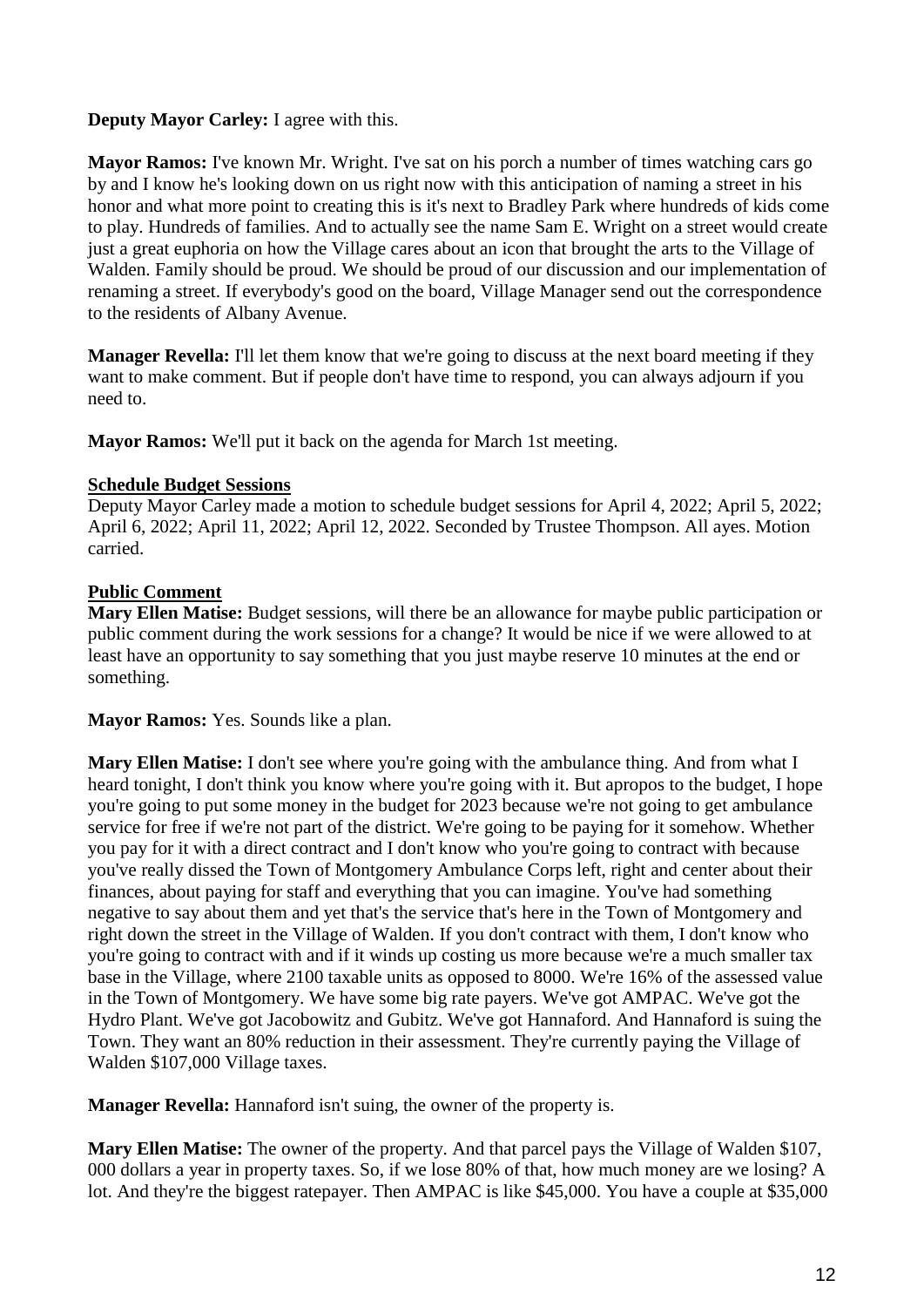and then it goes down. So, where's the money going to come from and is it still going to only cost us \$.46 per thousand of assessed value for ambulance service? There goes your fiscal responsibility right out the window, Cheryl. And number 2, beyond fiscal responsibility, the health and welfare of the community is number 1. Your job number 1.

**Trustee Baker:** No one said that it wasn't

**Mary Ellen Matise:** I know you're looking at all these options. I think in the long run because I only looked at a few, but I think in the long run, you're going to find out you can't compare apples to oranges. That's what all these different ambulance services are all about, all over the county. It just boils down to your specific community and then how you design it. The service that we've been getting I don't recall anybody ever complaining that much about it. They still show up. I used it from my mother. I used it for Rod. My neighbor just called them the other day and they showed up in 10 minutes because obviously they were on another call.

**Trustee Baker:** No one's saying that they don't do a good job.

**Mary Ellen Matise:** You've been criticizing them at every meeting.

**Trustee Baker:** It's criticizing to ask questions?

**Mary Ellen Matise:** Criticism is not just asking questions.

**Trustee Baker:** I made a point at every meeting to acknowledge them, tell them that they're doing a good job and that we appreciate the information that they have. Perhaps you should review the minutes.

**Mary Ellen Matise:** Are you going to seek them out for a contract? If in fact, an ambulance service has been a precedent now in the Town of Montgomery, and it's included all the Villages since the 1990s when they first started supplementing the Ambulance Corps with money out of the A fund. There's been a precedent set in this Town for a long time. It's not a requirement that a municipality provides the service, but there is a precedent. At this stage of the game, I think people expect it. You don't expect to live in a community where you get sick and you have to walk to Newburgh to St. Luke's. I'm sorry.

## **Payment of Audited Bills**

Trustee Elliott made a motion to approve Payment of Audited Bills. Seconded by Trustee Sebring. All ayes. Motion carried.

## **Correspondence**

**Trustee Thompson:** I had an email from Ms Matise and also don't know if it generated from John Revella or if it generated from Patricia Henighan and Martha from the Wallkill River Watershed Alliance. I'm not quite sure who that generated from.

**Manager Revella:** Patricia first then Martha.

**Trustee Elliott:** I just had the 1 from Ms Matise.

**Trustee Baker:** The email from Ms Matise as well as Ms Rainaldi with all the appointment dates for the ambulance meetings at the Ambulance Corps and from Mr. Robbie Brown wanting to thank the board for putting on the agenda the renaming of the street in the appreciation of the family for doing that.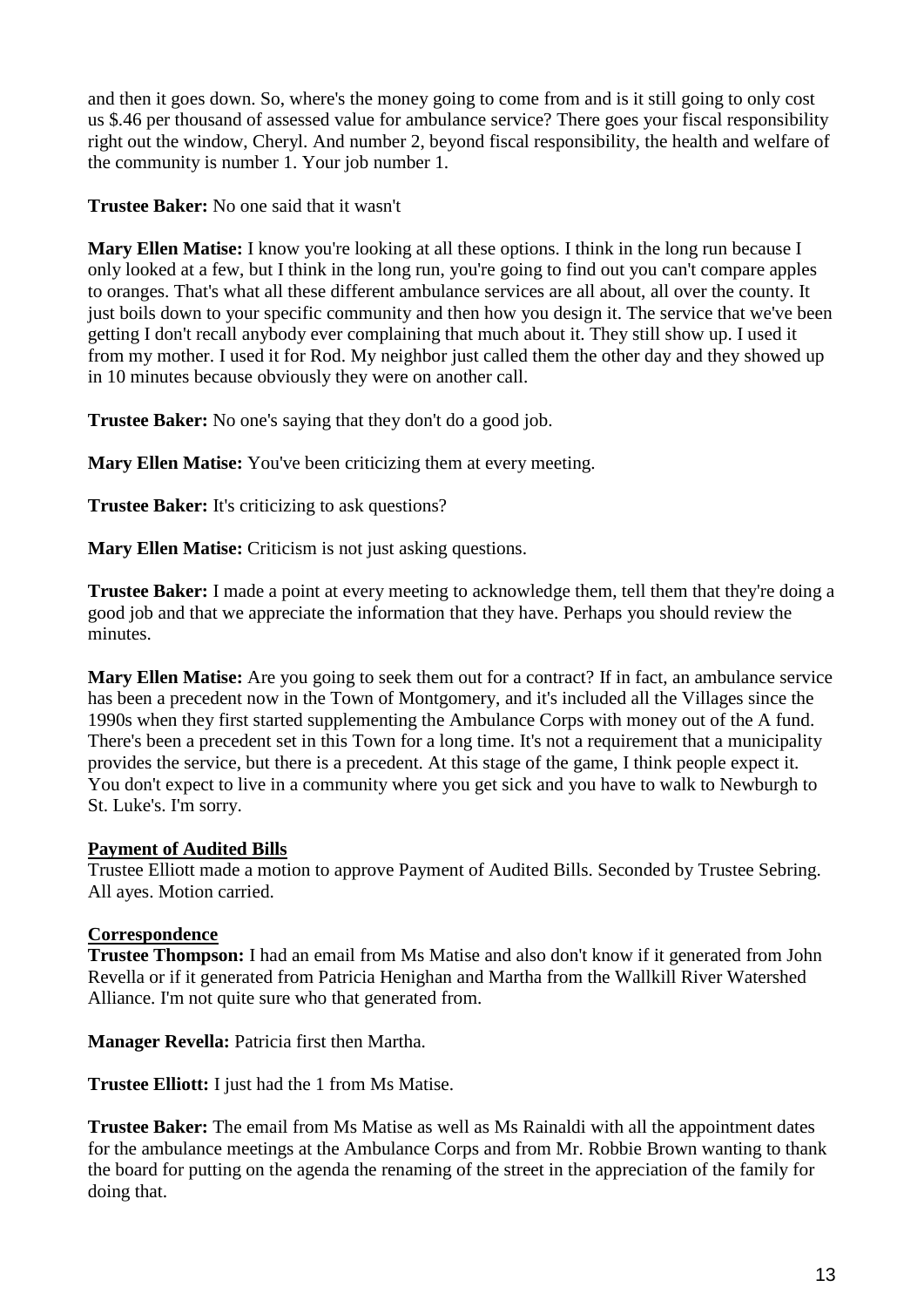**Trustee Sebring:** The same e-mail from Ms. Matise.

**Deputy Mayor Carley:** Same correspondence.

**Mayor Ramos:** I too, received correspondence from Ms Matise. I also received parking issue and snow removal email from a certain resident.

### **Miscellaneous Comments from the Board of Trustees**

**Trustee Thompson:** I don't remember if we acknowledge that a previous meeting, but if anyone's noticed all of the 2 history boards from Wooster's Grove finally made it into this building. There in the corridor, coming up the ramp past the police station. If you haven't taken a peek at them, you might want to. They're done very nicely. Mary Ellen did them. They've been down at the Wooster Train Station forever so it's nice that they're here where people can look at them. The email that I was referring to that I wasn't sure who generated it, the CAC for the Town of Montgomery had approached Walden about applying for a grant and it was something that we were not, not that we weren't interested, but it wasn't in our best interest to apply for that at the time. Well, she aligned with the Wallkill River Watershed Alliance, and they received the grant and it's for monitoring water on the Tin Brook. That's a very nice accomplishment and it will have some impact on the Village of Walden. We did send a letter in support to help get that passed through. I would just like to thank John and Marisa for working with me the last 2 weeks on the Climate Smart Initiative. Marisa was good enough to come to the CAC meeting to help all of us get through some of the computer issues and John spent some time last week going over it with me and we're also going to work on that again this week. Deputy Mayor Carly and I just went to Albany for the NYCOM conference and I would just like to quickly say some of the things that were hot topics. Housing was a big one. There's a lot of controversy about these accessory dwellings. The state of New York is proposing that they have a statewide mandate on that. Most municipalities really aren't in favor of that. They would like to address that issue on their own. That's kind of a contentious subject. There was a lot of discussion about the marijuana dispensaries in opting out. There was also a presentation about the use of the COVID relief funds. All in all, the feeling was that this is a pretty decent budget at the state level for the first time in a very long time. I'm sure Willie might have something to add to that. It was a good conference. I'm glad we went. I think we have brought some things back to share with the Village that would be helpful.

**Deputy Mayor Carley:** It was very good. It was my first time that I went to the NYCOM meetings and I thought it was very enlightening. Personally, I received a lot of information and just hear the dialog. As I was explaining to Trustee Sebring was when I look at Walden and the big picture, I see it differently now from their perspective. But at the same time, as I explained to the Mayor of Poughkeepsie, I said, wow, you have the same issues that we have on a larger scale and we have it on a smaller scale, but everyone has the same issues. To hear their methods of dealing with crime and dealing with everything I thought it was pretty good, how Walden is approaching stuff. So that helped me especially when it came down to violent crimes, how we complain about the speed bumps and humps, but they have major issues going on with some big stuff. It help me put some things in perspective in how we are doing in the Village of Walden, I thought was very good. It really helped me to understand that, how we connect to the state. I forget the young man name, one of the lawyers, the guy was very energetic and very knowledgeable and he really put emphasis on local government and how local government plays a role in everything. So that even helped me even more to understand our roles and responsibility as Trustees to really be Becky Pearson said, open discussion and you make sure that dialog is there and show different points of view. My point of view with the Ambulance District and as I was talking about it and I said, okay let me just bring it down, are we trying to create our own or are we just getting information or what are we doing with it? I hope that we look and see how we want, what we want. And if those models can meet us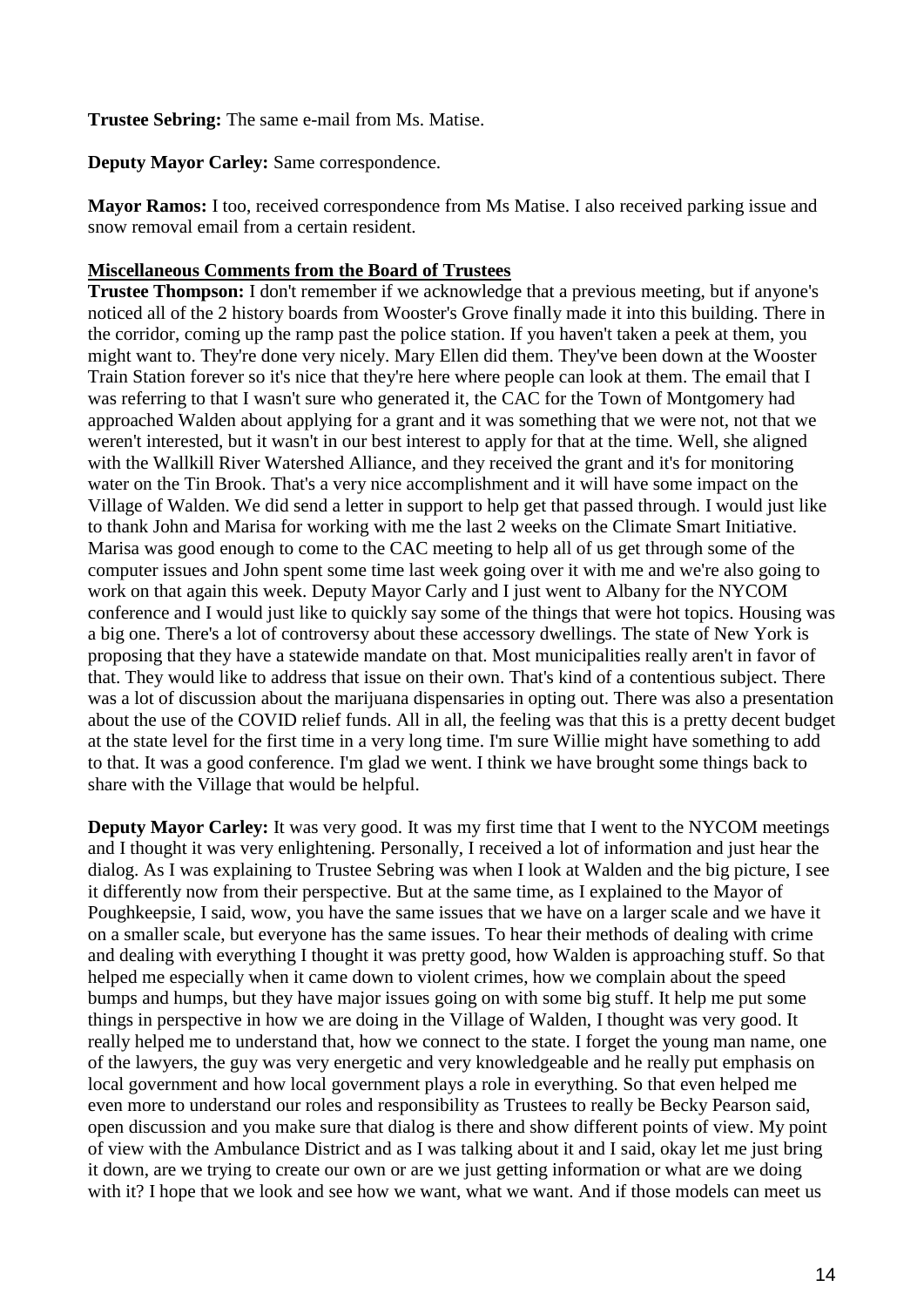where we are. Because it is a national, it is a statewide problem. However, each Village or Town and whatever, they have solved their own problem. So we need to solve ours and do the best we can with what we have. Then we move on from there because we want to make sure we take care of the Village and make sure our constituents are happy. It was very enlightening and I'm glad I went and I look forward to going on to some other ones because I just had the opportunity to learn. And now I got bit by the bug. Thank you.

**Mayor Ramos:** Deputy Mayor Carley, I appreciate your representing me at the NYCOM. I was unfortunately not able to go and Trustee Thompson, I know she made her rounds. Was delighted to see that we have 2 well-rounded representatives of our Village plugging away at issues that are going on in the state. As always, still, New York has not substantiated their hold on marijuana, which I'm glad we opted out. We'll see what happens in the next year or 2 for them. I'm going to congratulate on behalf of the whole board, Patricia Henighan and Martha and her whole team on this endeavor with the Tin Brook. It's our number 1 water source that comes through the Village of Walden and we need to protect it. I know that big businesses are keeping an eye on it and I hope that they understand that the protection of our waterways are paramount. Tomorrow, I'm going to be meeting with our Gold Scout person. We will start moving items here and putting the mantle up. Looking forward to that being taken care of. Friday at 1:00 p.m. I know this was us spun up event, but the John Hayes home on 45 Maple Street, they have secured historical landmark sign for the residents and John Hayes. We will be there at 1pm to unveil it and showcase it. Nancy and her husband were elated, especially the Historical Society also had a tremendous amount of support and the dedication of taking care of our history in our Village. Wallkill Valley Times will be there and taking photographs. I want to thank Fred Perna and his crew for chiseling out some dirt so that we can insert the pole and come March or April when the ground thaws and we're able to set it in concrete and make it a more permanent fixture. But it's up there. If anybody wants to drive tomorrow in daylight, it's a beautiful sign and we're fortunate to have it.

\*read community events into minutes\*

### **Executive Session – Discuss Personal History of a Particular Person**

Trustee Sebring made a motion to enter into executive session to discuss the personal history of a particular person. Seconded by Trustee Baker. All ayes. Motion carried.

### **Reconvene**

Trustee Elliott made a motion to reconvene the regular meeting of the Board of Trustees. Seconded by Deputy Mayor Carley. All ayes. Motion carried.